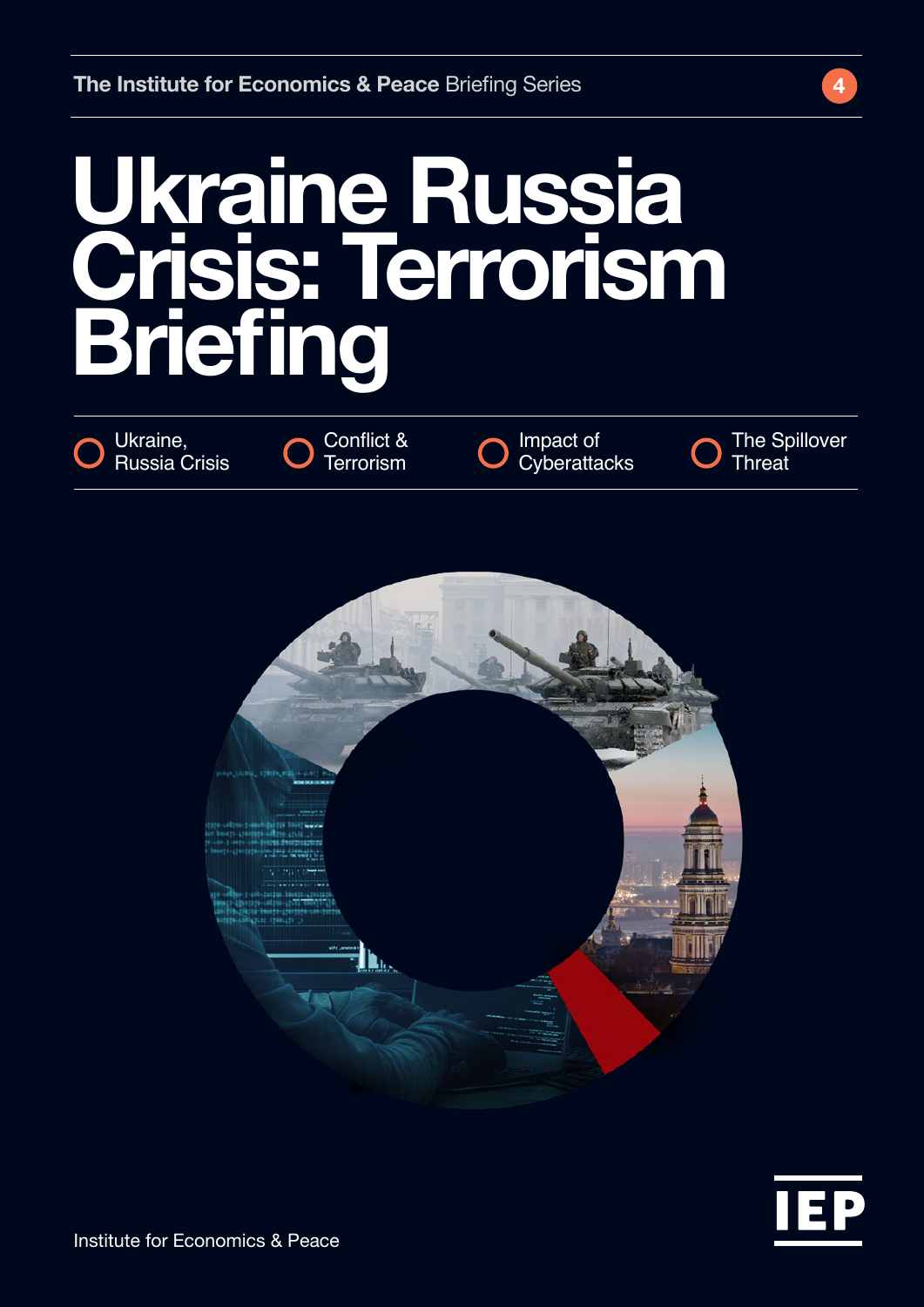

# **Quantifying Peace and its Benefits**

The Institute for Economics & Peace (IEP) is an independent, non-partisan, non-profit think tank dedicated to shifting the world's focus to peace as a positive, achievable, and tangible measure of human well-being and progress.

IEP achieves its goals by developing new conceptual frameworks to define peacefulness; providing metrics for measuring peace; and uncovering the relationships between business, peace and prosperity as well as promoting a better understanding of the cultural, economic and political factors that create peace.

IEP is headquartered in Sydney, with offices in New York, The Hague, Mexico City, Brussels and Harare. It works with a wide range of partners internationally and collaborates with intergovernmental organisations on measuring and communicating the economic value of peace.

#### **For more information visit www.economicsandpeace.org**

#### Please cite this report as:

Institute for Economics & Peace. The Ukraine Russia Crisis: Terrorism Briefing, Sydney, March 2022. Available from: http://visionofhumanity.org/resources (accessed Date Month Year).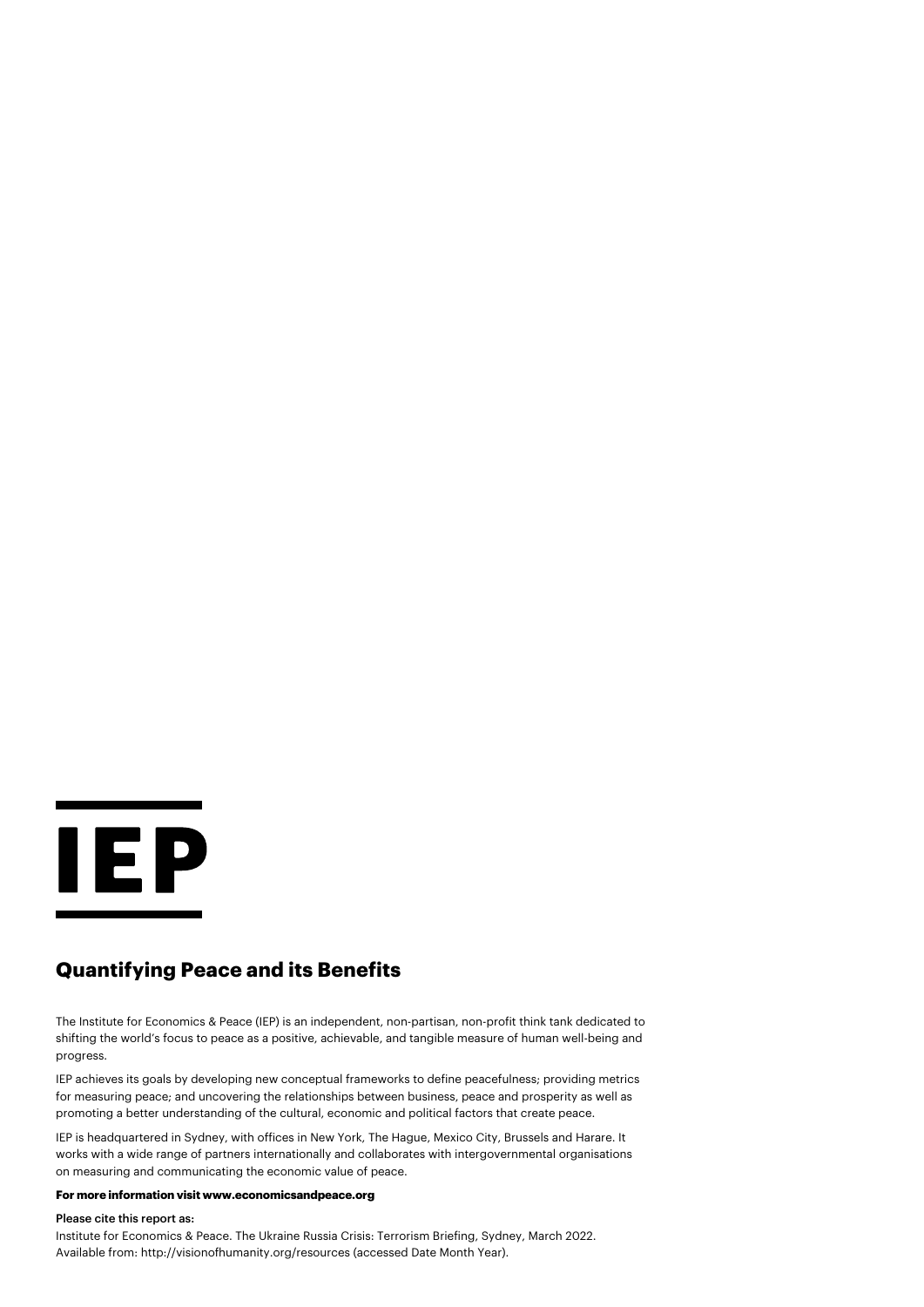# **UKRAINE RUSSIA CRISIS: TERRORISM BRIEFING**

On 24 February, Russia launched an attack on Ukraine. Figure 1 highlights that the invasion comes after a decade of deteriorating relations between Russia, Ukraine and the West.

This brief covers several aspects relating to the current Ukrainian war, including the frequency of past acts of terrorism in Russia, Ukraine and Georgia and cover likely future scenarios. It also analyses cyberattacks on Ukraine over the last decade and lead up to the current war.

The main finding is that terrorism increases with the intensity of conflict. Both the Georgian conflict in 2008 and the Ukrainian conflict of 2014 saw substantial spikes in terrorist activity around the wars, and as the current war intensifies increased terrorist activity should be expected.

Secondly, cyberattacks on Ukraine have markedly increased over the last decade, and especially in the months and weeks leading up to the war. Further, cyberattacks have the potential to unintentionally spillover into other countries because of global connectivity. The effects of which have been seen on numerous occasions. As cyberattacks by nefarious actors are a recent phenomenon, and given the difficulty in the attribution of such attacks, the demarcation between what constitutes a cyberattack, cyber warfare or cyber terrorism are unclear. Regardless, this report looks at the broad phenomena of cyberattacks in Ukraine to offer background on recent events.

# **HIGHLIGHTS**

- There is a strong relation between terrorism and conflict, with 97 per cent of all terrorist deaths recorded in a conflict zone.
- Terrorism deaths in Ukraine are expected to increase substantially in the coming months and will rise proportionally with the intensity of the conflict.
- This is despite that terrorism in Russia and Ukraine had been an improving - in Russia since 2012 and the Ukraine since 2015.
- Terrorist attacks in Russia had been declining since 2012 when 213 attacks were recorded. In 2021 there was only one.
- Terrorist attacks in Ukraine peaked in 2015 with 58 attacks, while in 2021 there were none.
- Terrorist deaths in Ukraine peaked during 2014 conflict with Russia.
- Terrorism peaked in the Russia and Eurasia region in 2010 in the wake of the Russian-Georgia conflict with 339 attacks and 318 deaths recorded.
- The period in between the conflict with Georgia and the annexation of Crimea accounted for the most terrorism in Russia over the last two decades with 87 per cent of attacks and fatalities occurring between 2008 and 2014.
- Russia, Ukraine and Belarus were the only countries in the region to record over one thousand violent demonstrations in 2021.

#### FIGURE 1

#### **Russian relations**



Russian relations with Ukraine and the United States have deteriorated in the past decade while relations with China have remained stable.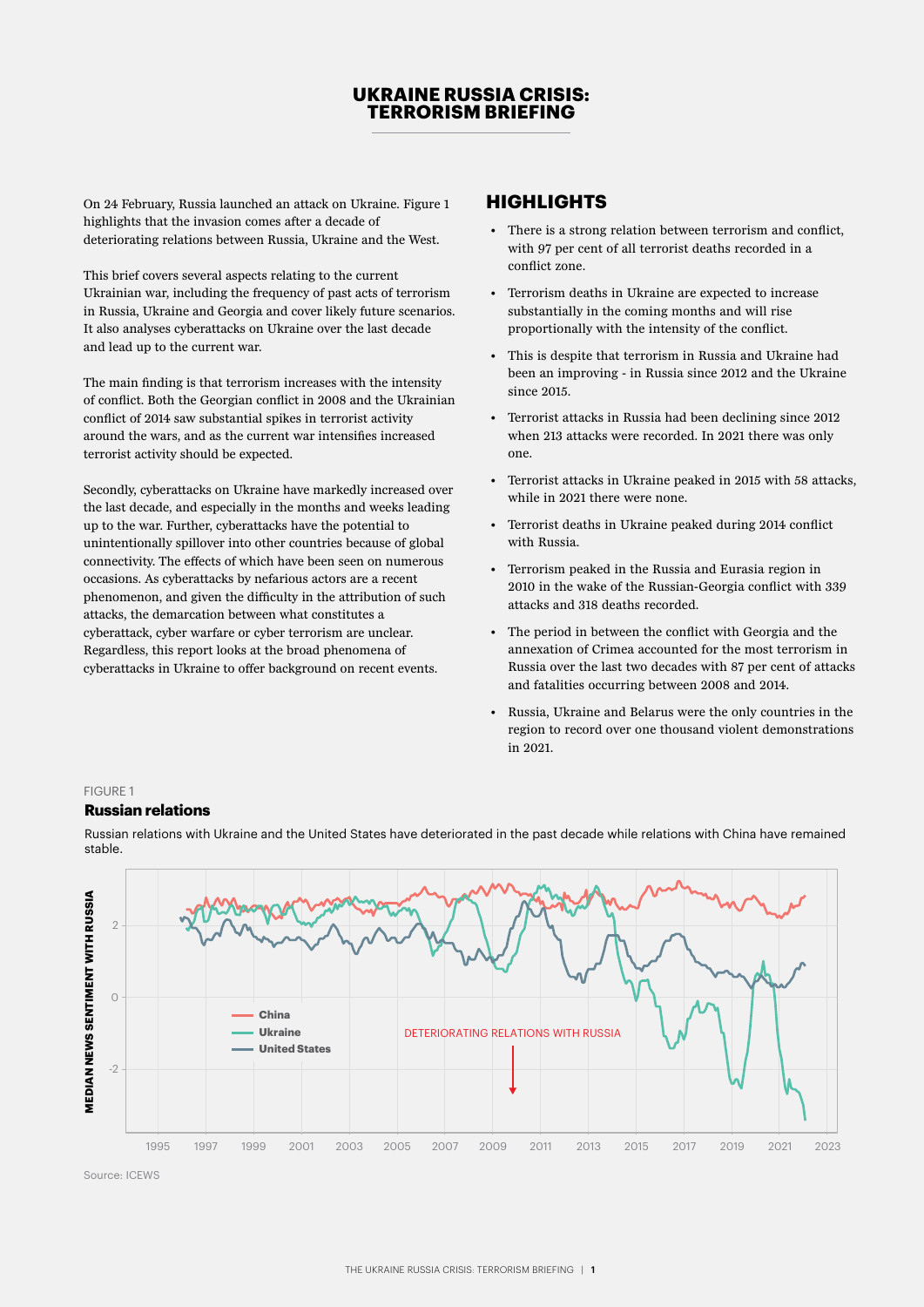# **TERRORISM IN RUSSIA, UKRAINE AND GEORGIA**

Terrorism in Ukraine and Georgia has been predominately associated with the 2008 and 2014 conflicts with Russia. Outside of these two periods, terrorism in both countries has been low. If past patterns are any indication, then terrorist activity would be expected to increase markedly with the current conflict. Generally, the level of terrorism is proportional to the intensity of the conflict. Terrorist attacks are also a commonly used tactic in asymmetric warfare, usually targeting, military, police and government infrastructure. If Russia gains control and appoints a puppet government, it will most likely meet with strong resistance and face a sustained insurgency. Myanmar is a case in point where after the democratically elected government was overthrown in 2021 by a military coup. Following this terrorism increased 23 times, resulting in 521 deaths, up from 23 deaths.

Over the last six years, terrorism in Russia and Eurasia region has declined. Ninety-three per cent of the region's attacks since 2007 were recorded prior to 2016, highlighting how pronounced this decline has been. Terrorism peaked in the region in 2010 in the wake of the Russian-Georgia conflict, with 339 attacks and 318 deaths were recorded in that year.

Since 2007, the most active terrorist group in the region was Shariat Jamaat and its affiliates which recorded 315 attacks and 257 deaths, mostly occurring in Russia. They were followed by the Caucasus Emirate with 39 attacks and 134 deaths attributed to the group.

While it is a jihadist group primarily, Shariat Jamaat, is also known as Vilayat Dagestan, is also closely associated with the separatist conflicts in the Russian republics of Chechnya and

#### FIGURE 2

#### **Terrorist attacks in Russia, Georgia and Ukraine, 2007–2021**

Ninety-three per cent of attacks in the region occured before 2016.



Ingushetia. Shariat Jamaat also maintained links to the Caucasus Emirate. The group ceased to be operational after the deaths of successive leaders from Russian special forces. Islamic State (IS) has also been active in the region over the last two decades with 36 attacks and 102 deaths recorded since 2007.

Most attacks were not claimed by any recognized terrorist group with 1,122 attacks and 846 deaths attributed to unknown groups or 73 per cent of attacks.

#### FIGURE 3



Shariat Jammat was the most active group in the region.



Source: Dragonfly TerrorismTracker, IEP calculations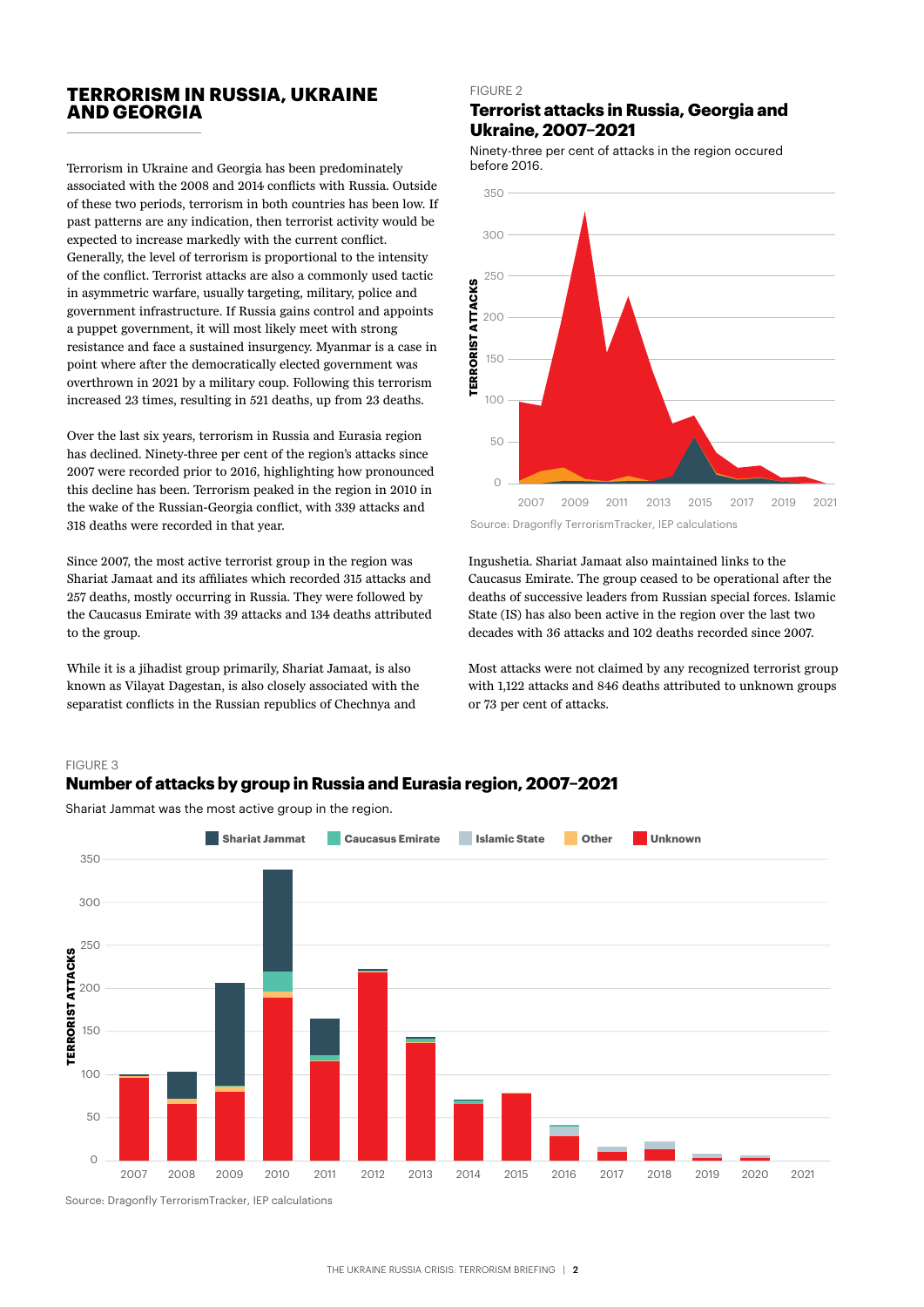Russia has almost consistently had the highest number of terrorist attacks and deaths in the region, with 1,312 attacks and 1,179 deaths recorded since 2007. Attacks and deaths in Russia have declined consistently over the last decade with only one attack and two deaths in 2021.

The period in between the conflict with Georgia and annexation of Crimea accounted for the most terrorism in Russia over the last two decades with 87 per cent of attacks and fatalities occurring between 2008 and 2014. Terrorism in Georgia mirrors the Russian trend, with 90 per cent of terror attacks recorded occurring during the same period.

Ukraine accounts for the second highest number of attacks in the region since 2007, recording 108 attacks, resulting in 17 deaths. Attacks and deaths peaked in 2015 at 58 attacks and ten deaths, corresponding with conflict with Russia.

Since the peak, there has been a fairly consistent decline with no attacks recorded in Ukraine in 2021 and only one in 2020. Since 2007 only one attack has been claimed by a group – Odessa Underground – the remaining 107 attacks were not claimed by any known group.

The trend in violent demonstrations reflects the global trend where demonstrations rose by 10 per cent per annum in the decade to 2020.

Despite dropping by nine per cent in 2021, Russia continues to have the highest number of violent protests and riots in the region, at 1,337 incidents. Ukraine followed with 1,052 incidents in 2021, a decrease of 23 per cent from the year before.

#### FIGURE 4

#### **Violent demonstrations by country, 2018–2021**

Russia recorded the most violent demonstrations followed Ukraine.



Russia, Ukraine and Belarus were the only countries in the Russia and Eurasia region to record over one thousand violent demonstrations in 2021.

Separatist insurgency groups have also been active in Eastern Ukraine. Since 2014, The Donetsk People's Republic (DPR) and Luhansk People's Republic (LHR) recorded over 4,000 battle deaths. Activity peaked in 2014 recording slightly under 3,000 battle deaths in that year.

#### FIGURE 5

### **Separatist groups in Donbas, 2014–2020**



The Donetsk People's Republic and Luhansk People's Republic have killed over 4000 since 2014, though activity has been lower over the past few years.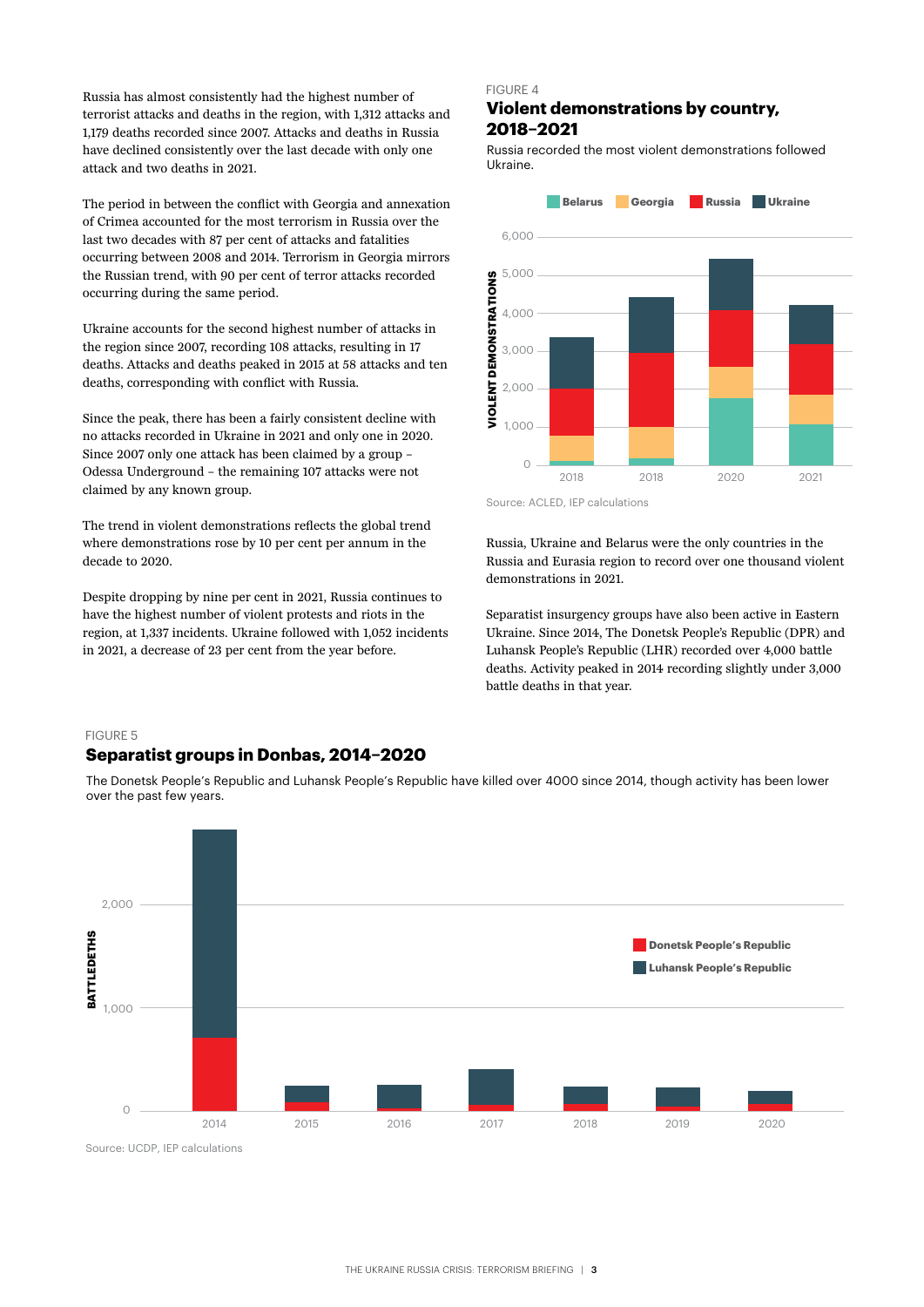#### BOX 1

# **Ukraine, Donbas conflict and the extreme far-right**

The conflict in Donbas has claimed the lives of over 13,000 Ukrainians and the displacement of a further 1.5 million.<sup>1</sup> It has also served as a magnet for many far-right extremists looking to gain experience in weapon training and fighting, where they find groups such as the Azov Battalion, whose insignia (a sonnenrad (sunwheel) a black sun) appeared on the back of the Christchurch shooter's rucksack. The

Battalion, prior to the Russian invasion, had around 10,000 members.

On the 21 February 2022, Russian propaganda recognized the independence of Donetsk and Luhansk and subsequently sent in 'peacekeeping forces' to help de-Nazify the Ukraine and 'save' ethnic Russians.

# **CYBERTERRORISM, UKRAINE CONFLICT AND RUSSIAN CYBERATTACKS**

# **HIGHLIGHTS**

- Cyberattacks in Ukraine have substantially increased over the last decade.
- Ukraine has been the target of many cyberattacks over the past years. In 2020, the number of attacks was close to 400,000.2 Past high profile attacks in the Ukraine include NotPetya, CrushOverride, Cyclop Blink.
- The current war in Ukraine is likely to see cyberattacks become more prevalent.
- Ukrainian government has trained volunteer hackers to target Russia and Anonymous has also stated its intention to target Russia.
- The impact of cyberattacks can be much broader than their targets, spilling over into other countries. For example, while NotPetya targeted Ukraine, its effect was felt in the USA, UK, and Australia.

#### **DEFINING CYBER WARFARE AND CYBER TERRORISM**

The increased dependence on communications and information technology has meant that the online sphere has become of great interest to nefarious actors, giving rise to categorisations such as 'cyberattacks', 'cyber warfare' and 'cyberterrorism'. However, categorising any cyber incident into one of these three terms is problematic. Attribution is often difficult for any cyber incident as the sources of the are attacks are often challenging to trace. Therefore, the perpetrator, motivation and intended purpose are often unclear. Without this, demarcation of what constitutes warfare (state actions) vs terrorism (non-state actions) is difficult. This confusion is at the heart of hybrid warfare where civilian and military tools, overt and covert operations are used to destabilize.

The cyber world is becoming one of the key battle spaces in which hybrid warfare are fought. NATO has recognized cyberspace as the 5th battlespace at the Warsaw Summit in 2016 and a cyberattack as a potential Article 5 case which stipulates that an attack on one member is an attack on all. Currently Article 5 refers to a kinetic armed attack and is lacking a compatible cyber definition. Therefore, it will be up to the 30 NATO member states to define what amounts to a cyberwar after a cyberattack of sufficient strength.

Additionally, a conventional terrorist act is considered terrorism when the act is committed by a non-state actor with the aim of using violence or threatening violence, where the act sends a message to a broader audience than those affected by the violence. Therefore, attacks by the Russian government on the Ukrainian government, infrastructure or business would not be classified as an act of cyber terrorism. Outside of a conflict situation, classifying cyberattacks by governments as cyberattacks or cyber warfare is also not clear.

This paper does not attempt to answer these definitional questions, rather it looks at the previous attacks, the likelihood of future attacks and the unintended consequences from the flow on effects to other countries.

Because of the increasing use of cyberattacks there is a need for the global community to improve the definitions of what constitutes cyber warfare, cyberterrorism or cyberattacks. The effects of this are profound as it will influence whether groups come under terrorist legislation, or whether an act of war has been declared. It is currently unclear, for example, under what circumstances would a cyberattack on a NATO member constitute an act of cyber warfare?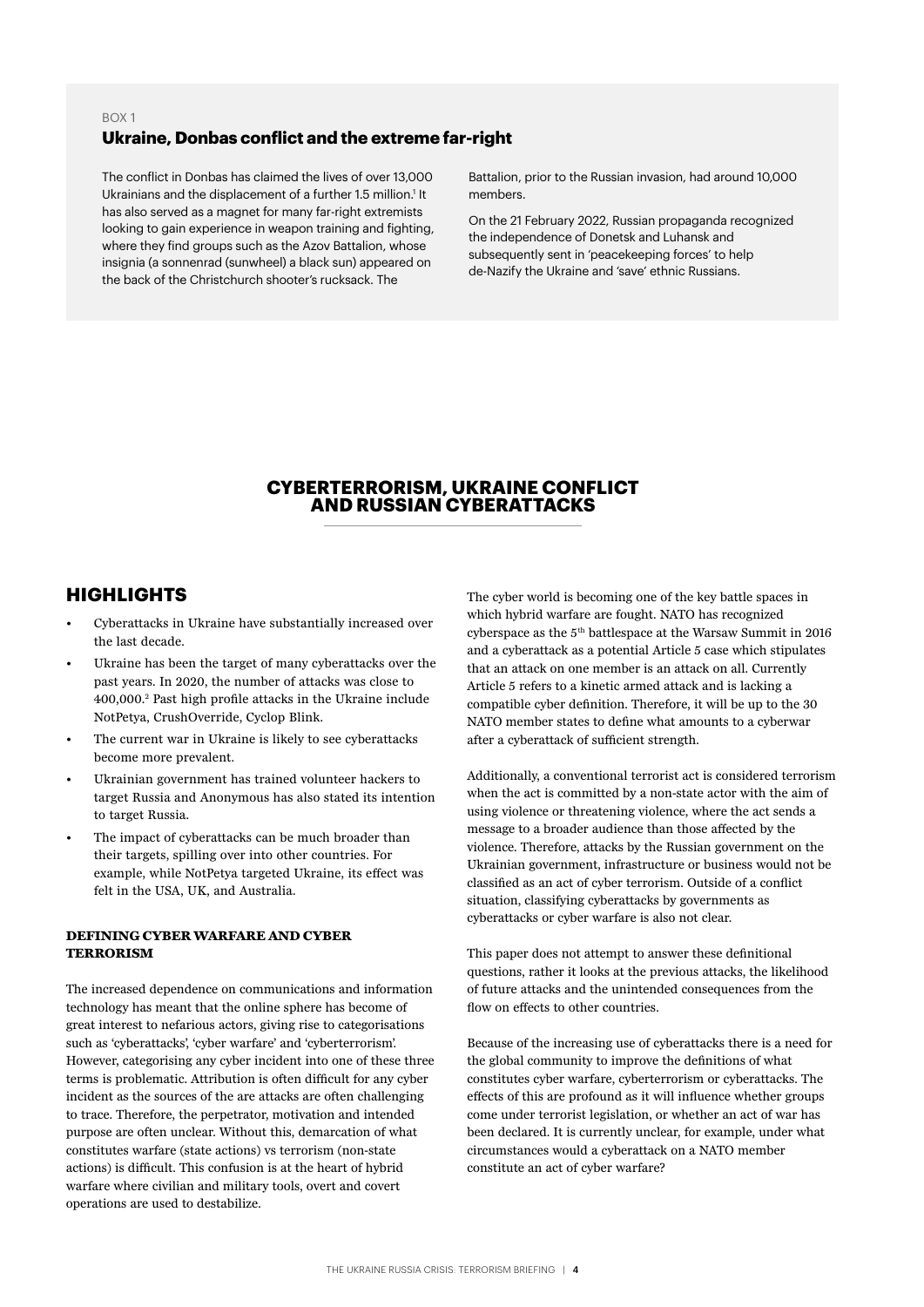#### **CYBERATTACKS IN UKRAINE**

The unfolding crisis in Ukraine has called for greater focus on cyberattacks. Globally the number of cyberattacks has increased substantially over the last decade. It remains to be seen how extensively cyberattacks will be used in the current Ukrainian war. In the weeks before the conflict several sites have been attacked by Distributed Denial of Services (DDoS) attacks. Currently, the Ukrainian government is creating an international cyber army of volunteer hackers. Anonymous has declared cyber war on the Russian government. Within the first 24 hours, they have claimed responsibility for disabling several Russian government websites.3

Ukraine has experienced persistent cyberattacks over the last decade, with many of the attack being attributed to Russia. In 2020, it faced 397,000 attacks and around 280,000 attacks in the first ten months of 2021.<sup>4</sup> The attacks were so extensive that the EU sent a Cyber Rapid Response Team to provide support.5

#### **Russia, Cyberterrorism/Cyberattacks against Ukraine**

Under President Putin, Russia has been credited with undertaking numerous cyberattacks globally. Such attacks can be initiated quickly, independently or in concurrence with other kinetic operations. They are also less dependent on time and distance and are relatively cheap to implement. Most importantly, they are exceptionally challenging to defend as they come in a variety of forms. Additionally, due to the interconnectivity of the web, malware can easily be inadvertently transferred to third parties for whom it wasn't intended.

Russia's use of cyberattacks began after the Russian withdrawal from Georgia in 2008.6

The increasing use of cyberattacks can be a leading indicator of something nefarious is being planned. For instance, in January 2022, as diplomatic efforts were being retched up, Ukraine experienced a widespread cyberattack on several government departments. The attack took the form of a message saying "Ukrainians! … All information about you has become public. Be afraid and expect the worse. It's your past, present and future." The message included a reproduction of the Ukraine flag and a cross out map with a reference to "historical land".7 Notably, soon after this attack, the Ministry of Defense came under DDoS attack, as did PrivatBank and Oschadbank, although the attack they faced was more about disinformation, claiming that their ATMs were not working.<sup>8</sup> The intention could have been to cause further panic.

Cyberattack operations are mainly carried out by the Russian Main Intelligence Directorate (GRU) and by entities that are officially unaffiliated to the Russian state, providing the government with an air of plausible deniability.

One early example of a Russian-led cyberattack occurred in December 2015 when Ukraine's industrial control systems networks were targeted by destructive malware causing power outages in the western Ivano-Frankivsk region; around 700,000 homes were without power for several hours.

attack, called CrushOverride, which blacked out a portion of Kyiv's total power capacity for an hour.<sup>9</sup> The attack began when 330-kilowatt sub-station was influenced by external sources who lay undetected within the IT system for six months, during which time they acquired more knowledge about the system.<sup>10</sup> This attack appears to have been a trial run by hackers wanting to test new malware that was directed against electric power system. It is believed the malware could be fitted to target other critical infrastructure.

Russia continued to support cyberattacks, including the NotPetya attacks. The attacks deployed malware aimed at rendering data unusable. The malware was spread through tax software that companies and individuals require for filing taxes in Ukraine. The code was such that even if users did pay up, their data could never be recovered, which is why it was not a ransomware as the purpose was destructive.

The malware spread to other countries, including the US. This led to the US Department of Justice charging six GRU officers with deploying the NotPetya ransomware, which affected hospitals and medical facilities around the world. The financial cost to the United States alone was around US\$1 billion.<sup>11</sup>

Another example was Operation Exchange Marauder, where Russian hackers allegedly found a backdoor to Microsoft Exchange giving them access to email accounts and associated networks all over the world, including in Australia, the United States and Ukraine.

#### **THE SPILLOVER THREAT**

There is increased concern that cyberattacks will extend beyond Ukraine. Jeremy Fleming, the head of Government Communications Headquarters (GCHQ) has called on British critical infrastructure providers to be more vigilant.12 The concern with a spillover situation is twofold. Firstly, when it comes to a cyberattack, there is no clarity as to how far it could reach because of the interconnectivity between individuals and entities. This was made abundantly clear with NotPetya or WannaCry.

Secondly, if the conflict is not unfolding as Russia had hoped, and it perceives the supply of weapons by European countries to Ukraine as hostile it may order Russian hackers to extend their reach and look to cyberattacks to paralyse those opposing Russian efforts.

Several Baltic countries have faced cyberattacks from Russian sources. One example of a major attack, dubbed "Ghostwriter", infected at least seven members of the Germany's Bundestag parliament and 31 state parliamentarians were targeted. The attack began in Lithuania, Latvia, and Poland with the dissemination of disinformation aimed at promoting an anti-NATO agenda, before shifting to Germany.13

A year later, Ukraine's power grid faced a malicious malware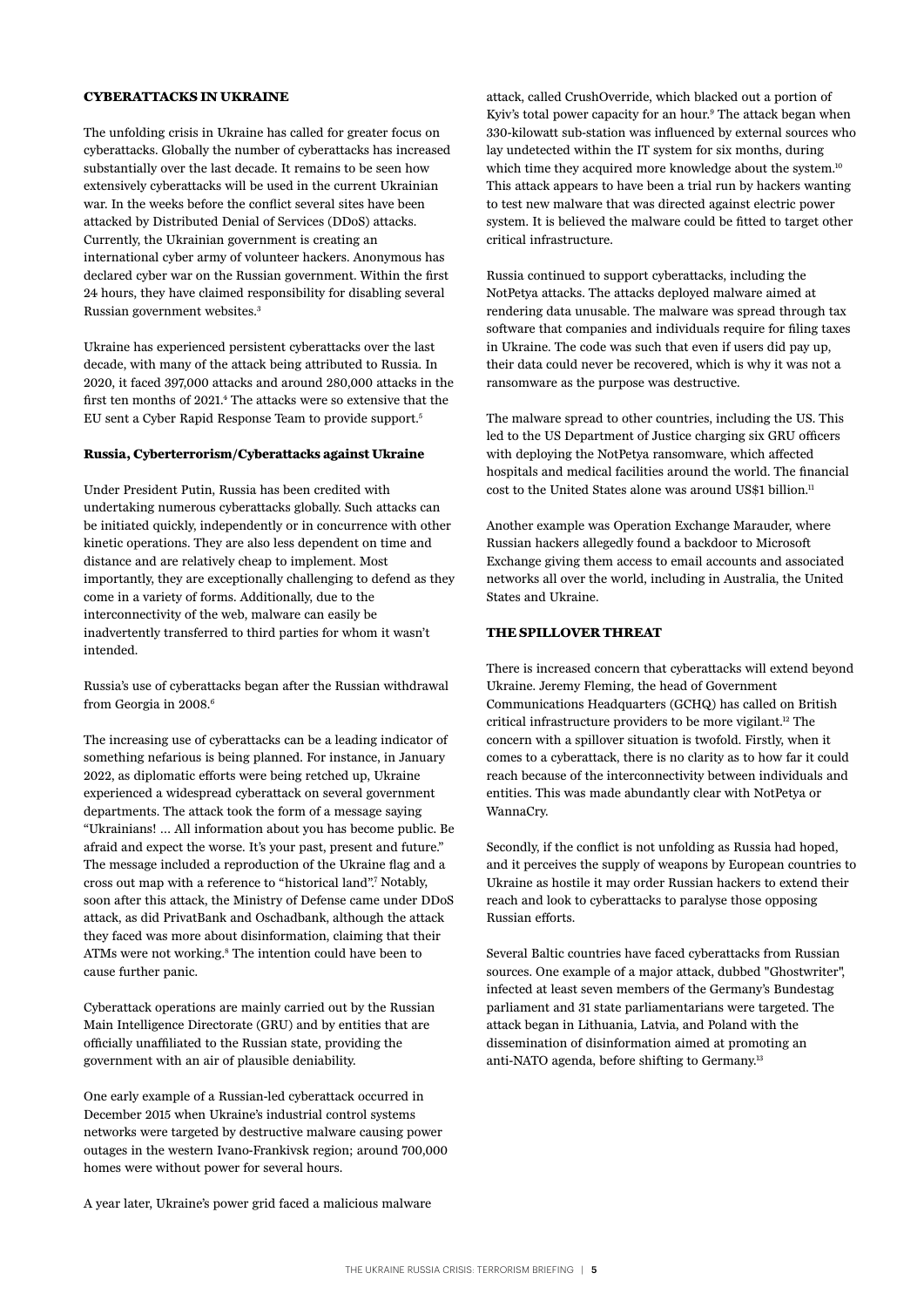#### **CONCLUDING REMARKS**

Russia has clearly recognised the centrality of the cyber domain to attain global political goals, using, affiliated and unaffiliated entities.

Cyberterrorism could be an effective tool for those wishing to achieve specific political goals that lack the resources to undertake targeted kinetic attacks against government building, institutions, or agencies.

Additionally, physical attacks by governments run the risk of starting a war, whereas there is less clarity when a cyberattack is significant enough to declare war.

Because of global interconnectedness cyberattacks has the potential of blending into mainstream society and cause widespread destruction and panic, particularly if the attacker has penetrated the system, with the malware lying in wait until an opportune moment to unleash the harm.

The danger with cyberterrorism and the growing pervasiveness of cyberattacks is that, just like violence, societies can become used to it and factoring it as a cost of living. This however raises unsettling prospects, by normalising cyberattacks through not taking adequate actions against the perpetrators it makes further attacks more likely with all sides exhibiting greater willingness to unleash them on adversaries.

# ENDNOTES

- **1** "Death Toll Up To 13,000 In Ukraine Conflict, Says UN Rights Office." Accessed February 28, 2022. https://www.rferl.org/a/death-toll-up-to-13-000-in-ukraineconflict-says-un-rights-office/29791647.html.
- **2** "Ukraine Hit by 'Massive' Cyber-Attack on Government Websites | Ukraine | The Guardian." Accessed February 28, 2022. https://www.theguardian.com/ world/2022/jan/14/ukraine-massive-cyber-attack-government-websitessuspected-russian-hackers.
- **3** "Anonymous: The Hacker Collective That Has Declared Cyberwar on Russia | Ukraine | The Guardian." Accessed February 28, 2022. https://www. theguardian.com/world/2022/feb/27/anonymous-the-hacker-collective-thathas-declared-cyberwar-on-russia.
- **4** "Ukraine Hit by 'Massive' Cyber-Attack on Government Websites | Ukraine | The Guardian." Accessed February 28, 2022. https://www.theguardian.com/ world/2022/jan/14/ukraine-massive-cyber-attack-government-websitessuspected-russian-hackers.
- **5** "EU to Mobilize Cyber Team to Help Ukraine Fight Russian Cyberattacks | Politico | Accessed February 28, 2022. https://www.politico.eu/article/ ukraine-russia-eu-cyber-attack-security-help/.
- **6** "Ukraine Hit by 'Massive' Cyber-Attack on Government Websites | Ukraine | The Guardian." Accessed February 28, 2022. https://www.theguardian.com/ world/2022/jan/14/ukraine-massive-cyber-attack-government-websitessuspected-russian-hackers.
- **7** "Ukraine Hit by 'Massive' Cyber-Attack on Government Websites | Ukraine | The Guardian." Accessed February 28, 2022. https://www.theguardian.com/ world/2022/jan/14/ukraine-massive-cyber-attack-government-websitessuspected-russian-hackers.
- **8** "Ukrainian Ministry of Defense Websites Hit by Cyberattack POLITICO." Accessed February 28, 2022. https://www.politico.com/news/2022/02/15/ ukrainian-ministry-of-defense-websites-hit-by-cyberattack-00009046.
- **9** "Crash Override Malware Took Down Ukraine's Power Grid Last December | WIRED." Accessed February 28, 2022. https://www.wired.com/story/ crash-override-malware/.
- **10** "Ukraine's Power Outage Was a Cyber Attack: Ukrenergo | Reuters." Accessed February 28, 2022. https://www.reuters.com/article/us-ukraine-cyberattackenergy-idUSKBN1521BA.
- **11** "How the NotPetya Attack Is Reshaping Cyber Insurance." Accessed February 28, 2022. https://www.brookings.edu/techstream/how-the-notpetya-attack-isreshaping-cyber-insurance/.
- **12** "UK Firms Warned of Russian Cyberwar 'Spillover' from Ukraine | Cyberwar | The Guardian." Accessed February 28, 2022. https://www.theguardian.com/ technology/2022/feb/23/uk-firms-warned-russia-cyberwar-spillover-ukrainecritical-infrastructure.
- **13** "Russia-Backed Hackers Target German Legislators: Report | News | DW | 26.03.2021." Accessed February 28, 2022. https://www.dw.com/en/ russia-backed-hackers-target-german-legislators-report/a-57018097.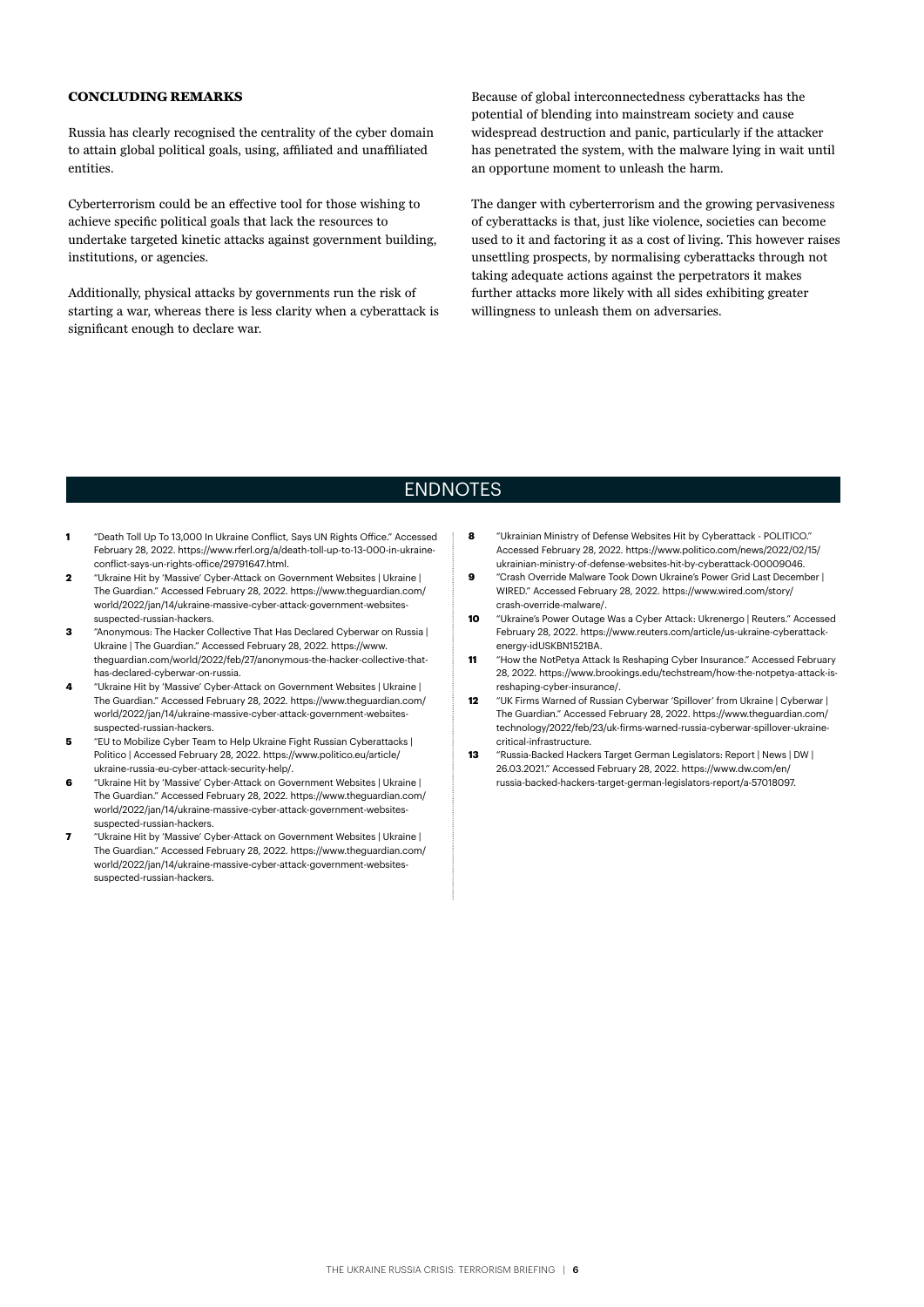# **Our research analyses peace and its economic value.**



We develop global and national indices, calculate the economic impact of violence, analyse country level risk and have developed an empirical framework for Positive Peace that provides a roadmap to overcome adversity and conflict, helping to build and sustain lasting peace.

> Download our latest reports and research briefs for free at: **visionofhumanity.org/resources**